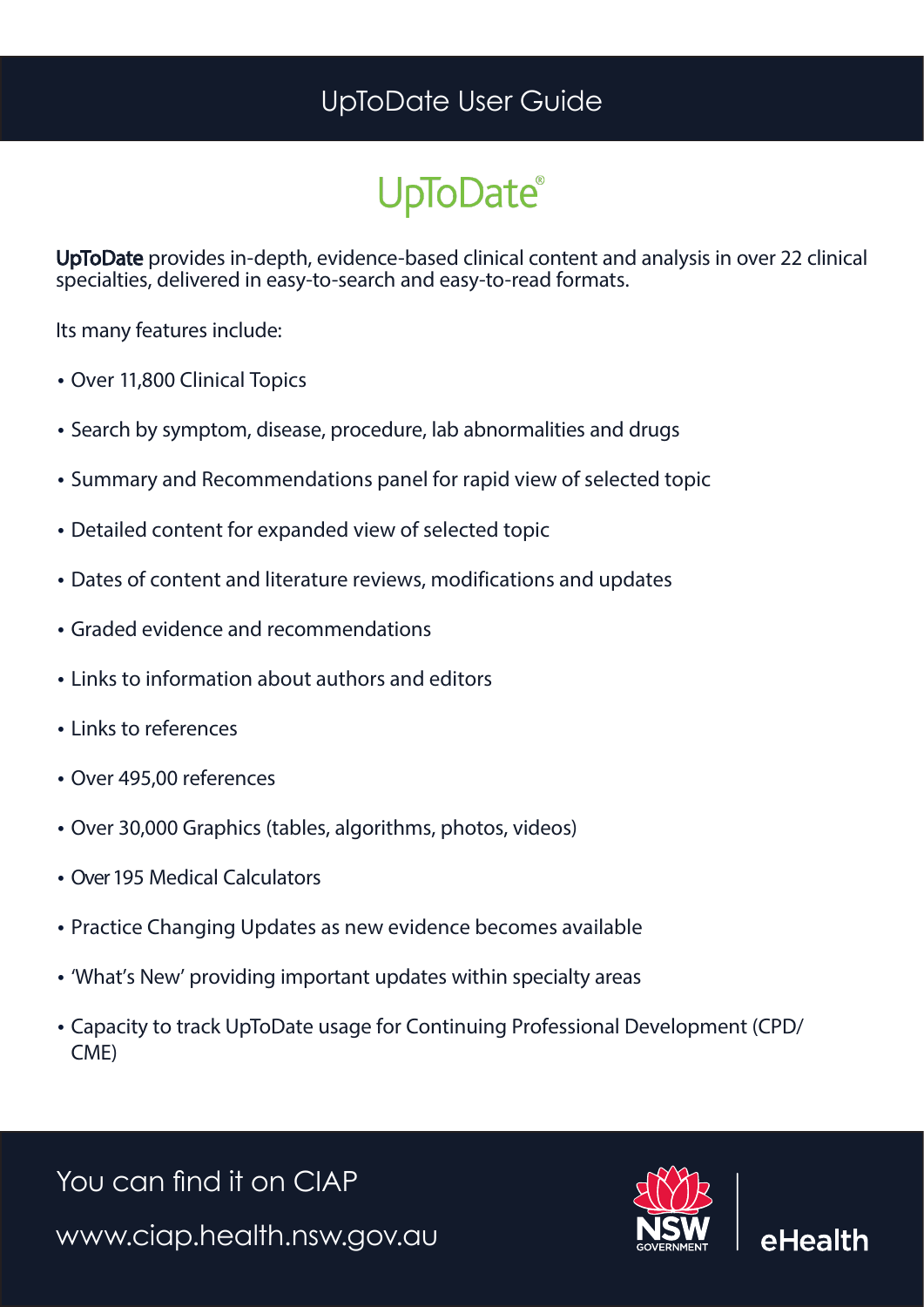# *Answer Clinical Questions with UpToDate®*



Use subsections for easy navigation. Hover over a topic to see the full topic outline Click on a link to go to a specific section.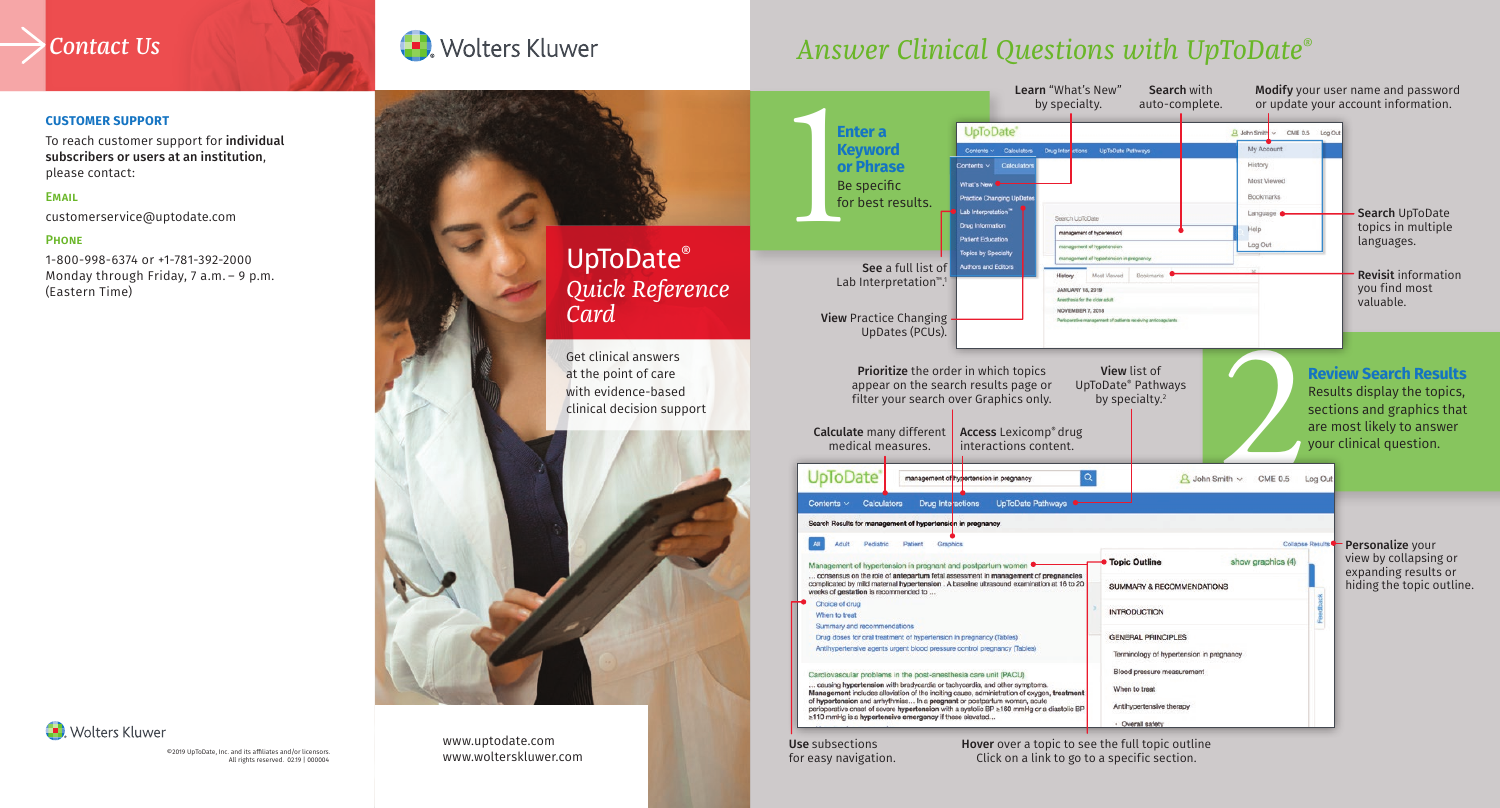

#### **Note: Visual depicts a registered user accessing UpToDate and accruing CME credit**

UpToDate is accredited and recognized by colleges, associations, and authorities from around the world, and is a globally accepted information resource and learning tool.<br>To see if you can use UpToDate to fulfill CME requi

1 Lab Interpretation™ is part of UpToDate® Advanced™ which can be added to subscriptions for a fee. It is not available as a standalone product. 2 UpToDate® Pathways is part of UpToDate® Advanced™ which can be added to subscriptions for a fee. It is not available as a standalone product.